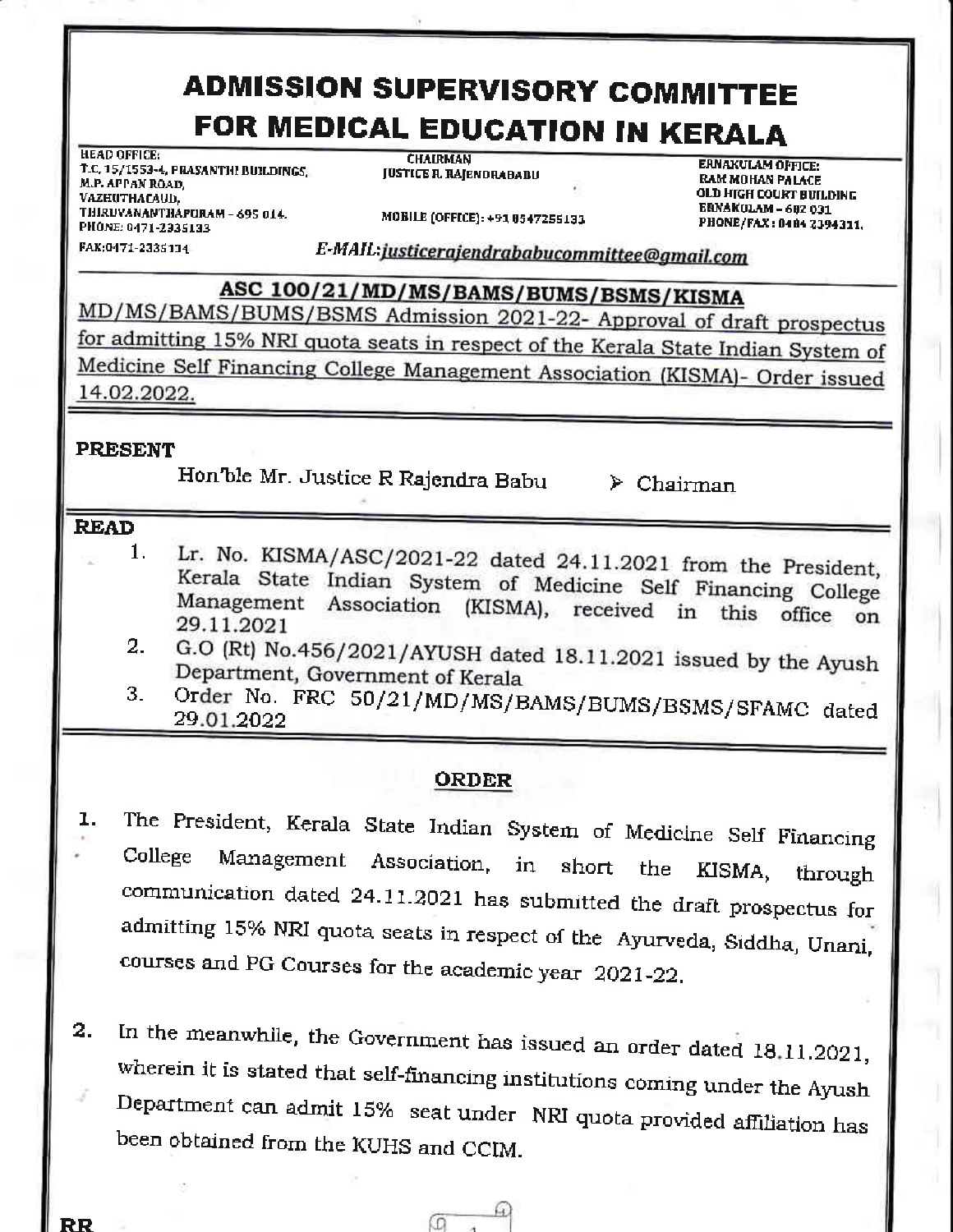- 3. The Committee scrutinised the prospectus submitted by the KISMA and found that there are Thirteen (13) member colleges under KSMA for BAMS/BUMS/BSMS Courses, out of which Five (5) Member Colleges are having PG Courses also for the academic year  $2021-22$ . On scrutiny of the documents submitted by the KISMA, it is found that the member colleges have neither submitted the letter of permission obtained from the CCIM nor the affiliation order obtained from the KUHS, except Mannam Ayurveda Medical College, Sree Narayana Institute of Ayurvedic Studies, Pankajakasthuri Ayurveda Medical College and Santhigiri Siddha Medical College. However, the Committee hereby provisionally approve the prospectus submitted by the KrSMA with the following directions mal observations.
	- i. The President of KISMA should inform the member colleges that the prospectus approval order will not be applicable to the member colleges which have not submitted the letter of permission from the CCIM or provisional affiliation order from KUHS within one week from the date of receipt of the order.
	- ii. The application shall be invited by the Association/ Member Colleges only through online. No other mode of inviting application shall be entertained and liabte to be rejected.
	- iii. The online application should contain the following information:-
		- . The online application form should contain Auto generated Registration/ Application Number and auto generate date and time of submission of application.
		- The facility for uploading the photograph and signature of the candidate shall be provided.
		- The category/quota shall be clearly specified in the online

e)<br>M 砢

RR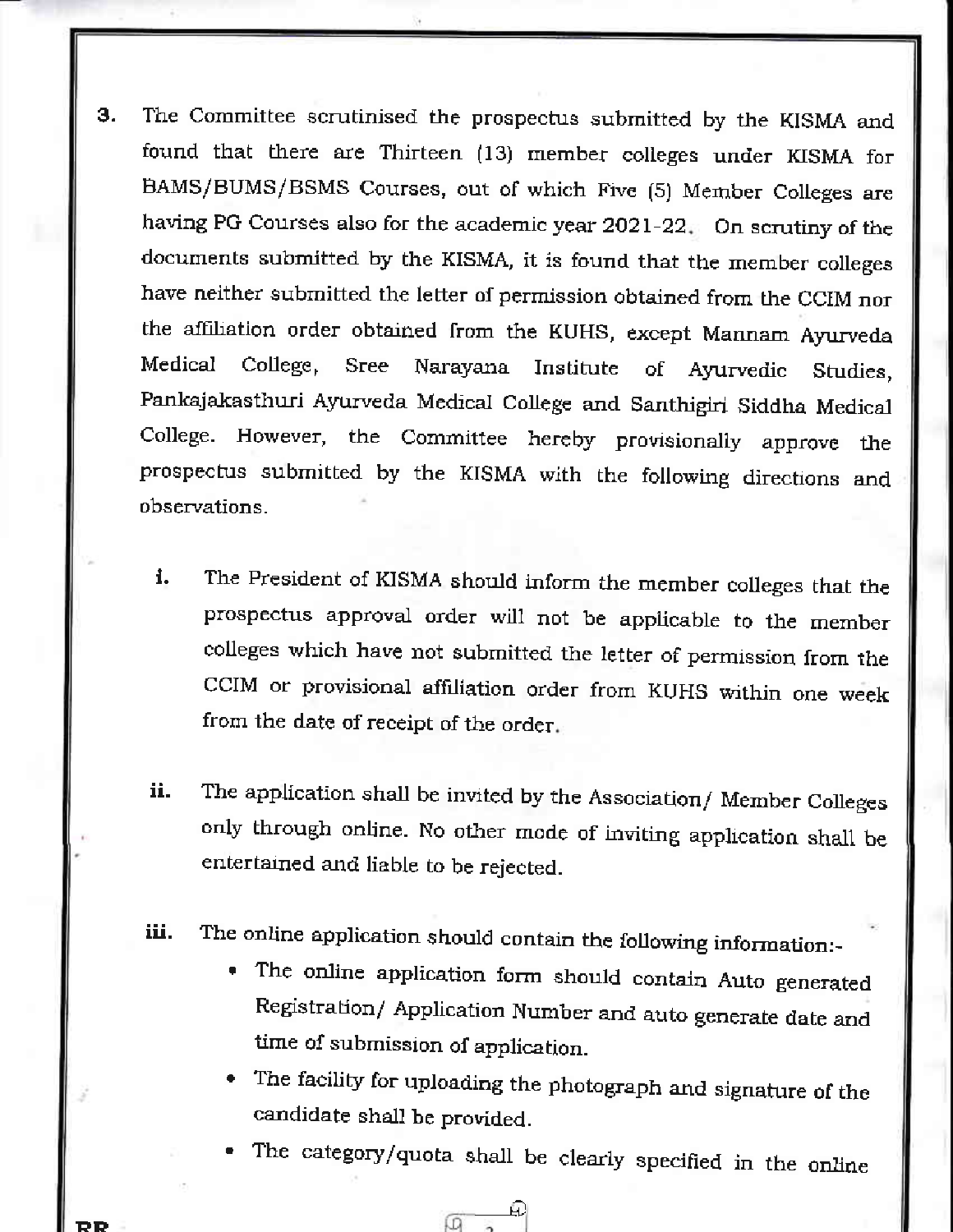application form. The category once selected shall not be changed under any circumstances.

- The declaration of the candidate, as to the details provided in the application are true to the best of knowledge, should be included in the online application form.
- The Directions issued by the Committee on various dates regarding the NRI admission should be published in the Association/ College website.
- The facility for taking print out of the application shall be provided to the candidate by the Ayurveda Medical College.

The President of KISMA/ the Principal of the member colleges shall ensure that the aforesaid information's are included in the online application form of the member colleges.

- The Admission to the NRI quota shall strictly be as per the GO (Ms) iii. No. 243/14/H&FWD dated 06.08.2014 and the directives issued by the Committee on various dates. The NRI candidates should qualify in the NEET Entrance Examination.
- The President of the KISMA is hereby directed to submit the draft iv. notification for inviting online application for admitting 15% NRI quota before the committee on or before 16.02.2022, for approval. The approved notification shall only be published in the dailies and the electronic media.
- The member colleges come under the KISMA shall not be entitled v. to retain the certificates and 1st year fee, if the student discontinues the course before the last date of closing of admission, prescribed by the competent authorities.

RR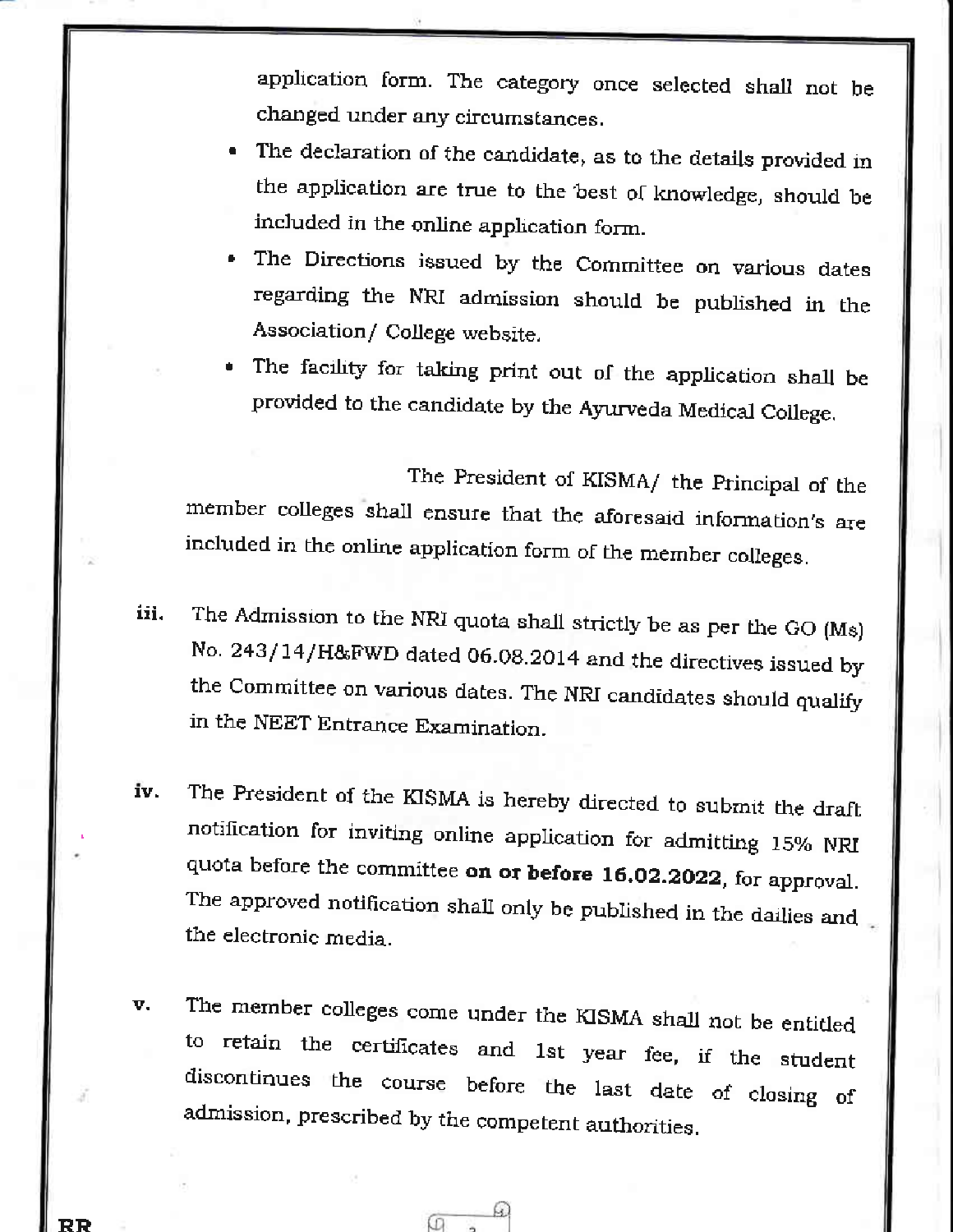- The collection of liquidated damages shall be as per the final vi. decision of the ASC/Court of Law. The colleges have no right to retain the Certificate and TC in case of student leaving the college, and the same shall be released, on the student and one of his/her Parents executing a bond undertaking to obey the order that may be passed by the Committee or the Court of Law.
- The President of KISMA is hereby directed to obtain prior approval vii. from the committee at every stage of admission procedure.
- The Principals of the member colleges are hereby permitted to viii. collect the tuition fee and special fee for NRI candidates allowed by the Committee, as per the FRC 50/21/MD/MS/BAMS/BUMS /BSMS/SFAMC dated 29.01.2022
- Considering the Present pandemic situation, the Committee hereby ix. given a provisional academic schedule for inviting online application and filling up the 15% NRI seats for MD/MS and UG Ayurveda, Siddha, Unani Courses for the academic years 2021-22. If any changes required in the academic schedule, the KISMA shall obtain the prior permission from the ASC.

| SL NO           | <b>EVENT/PARTICULARS</b>                                                                              | <b>IMPORTANT DATES</b>  |
|-----------------|-------------------------------------------------------------------------------------------------------|-------------------------|
|                 | Issue of Application form begins                                                                      | 18.02.2022              |
| $\mathbf{z}$    | Last date of submission of applications                                                               | 03.03.2022              |
| з               | Publication of provisional list of applicant with<br>remarks on website                               | 04.03.2022              |
| 4               | Filing the complaints if any                                                                          | 05.03.2022              |
| $5\overline{5}$ | Last date of correction of entry errors, if any, by the<br>candidate                                  | 06.03.2022, 05.00<br>Pм |
| 6.              | Provisional rank list of management quota seats<br>including rejected list with reason before the ASC | 06.03.2022,<br>06.00 PM |

Ю

RR